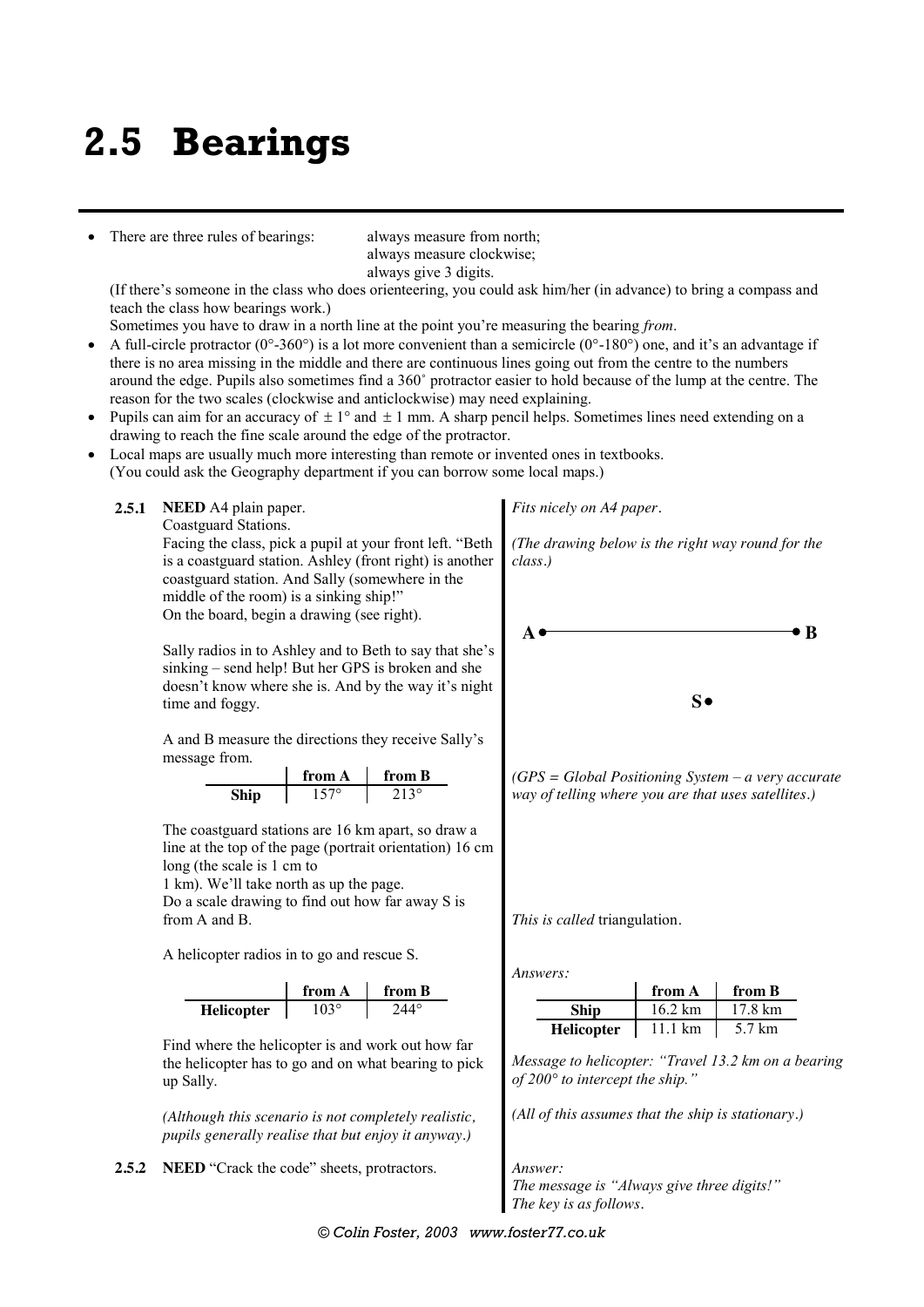Pupils can make up their own messages for each other using the same code.

*A 243 B 016 C 260 D 314 E 148 F 234 G 306 H 072 I 209 J 167 K 096 L 056 M 036 N 124 O 105 P 278 Q 224 R 029 S 183 T 332 U 251 V 291 W 346 X 196 Y 269 Z 133*

*("Remember I know the code so don't say anything you wouldn't want me to read!")*

- **2.5.3** What is the connection between the bearing of A from B and the bearing of B from A? Can you write a rule that works for any bearing  $\geq$ 000 $^{\circ}$  and  $<$  360 $^{\circ}$ ?
- **2.5.4** How could this happen?

I take off in my aeroplane and head South. I turn 90° to the left and head East. After a while, I turn 90° to the left again and head North, and without changing direction again, I land back where I started.

*Euclid (about 330-270 BC) wrote "Elements".*

*The sum of the angles in a triangle on a sphere (a "spherical triangle") comes to more than 180°, more the larger the triangle. Very small triangles behave more or less Euclidean. What kind of surface would have the sum of the angles in a triangle <180°?*

*Triangles behave "normally" on the surface of a cylinder. You can unroll a surface like this into a flat sheet; it has no "intrinsic curvature".*

**2.5.5 NEED** maps of the local area; an A4 portion should be enough (you could ask the Geography department if there are some you could borrow).

Find the school, draw in a North line there, and work out the bearings off all the major places from the school.

Record the values in a table (place in one column, bearing in another).

**2.5.6** Treasure Map.

Make one, perhaps for an island, mark on the starting point and mark faintly in pencil an X where the treasure is. Draw on dangers (swamps, man-eating tigers, sharks, dangerous rocks, cliffs, etc.), but make sure there's a safe route from the starting point to the treasure. Decide which direction is North, mark that on, and put a scale (say 1 cm = 1 m). On a separate sheet list instructions using bearings for getting safely to the treasure; e.g., "Go 5 m on a bearing of 045°, then go …".

Rub out the X thoroughly afterwards!

**2.5.7** What methods are there for finding where North is? What are the advantages and disadvantages of each?

*If the bearing of A from B is*  $\theta$ *, then the bearing of B from A is*

 $\theta + 180$  *if*  $0 \le \theta < 180$ , and  $\theta - 180$  *if*  $180 \le \theta < 360$ . *Or you can say*  $(\theta + 180) \text{ mod } 360$ .

*Answer: I must have started and finished at the North pole; the middle leg of the journey was along the equator.*

*A globe or someone's football makes this clear. When you think about angles on a sphere, you're doing non-Euclidean geometry (although all the North lines are going in the same direction, they meet – at the North pole).*

*(People sometimes think that the answer is the* inside *of a sphere, because it curves* away *from you instead of* towards *you, but imagine that the sphere was made of glass – it's actually the same triangle on both sides.)*

*The answer is to do with hyperbolic geometry – you need a surface with "negative curvature"; e.g., a bicycle saddle.*

*Depending on how wide your catchment area is, you may want about 3.5 inches to a mile or 1.25 inches to a mile so as to include most of the places where pupils live or go.*

*If pupils are likely to spend a long time drawing the island and its hazards and not much time working out bearings, you could insist that they mark the safe route as they draw in the dangers and work out the bearings and instructions as they go along, rather than leaving that until the end!*

*Pupils could do the route on a second (thin) piece of paper laid on top and remove it at the end.*

See if someone else can follow your route.

*Answers: (some possibilities)*

- *compass (simple, but only works if you have one handy and aren't too near anything with a strong magnetic field);*
- *use a map (or local knowledge) and a landmark;*
- *point the minute hand of an analogue watch at the sun, and bisect the angle between it and the hour hand (don't need special equipment, but*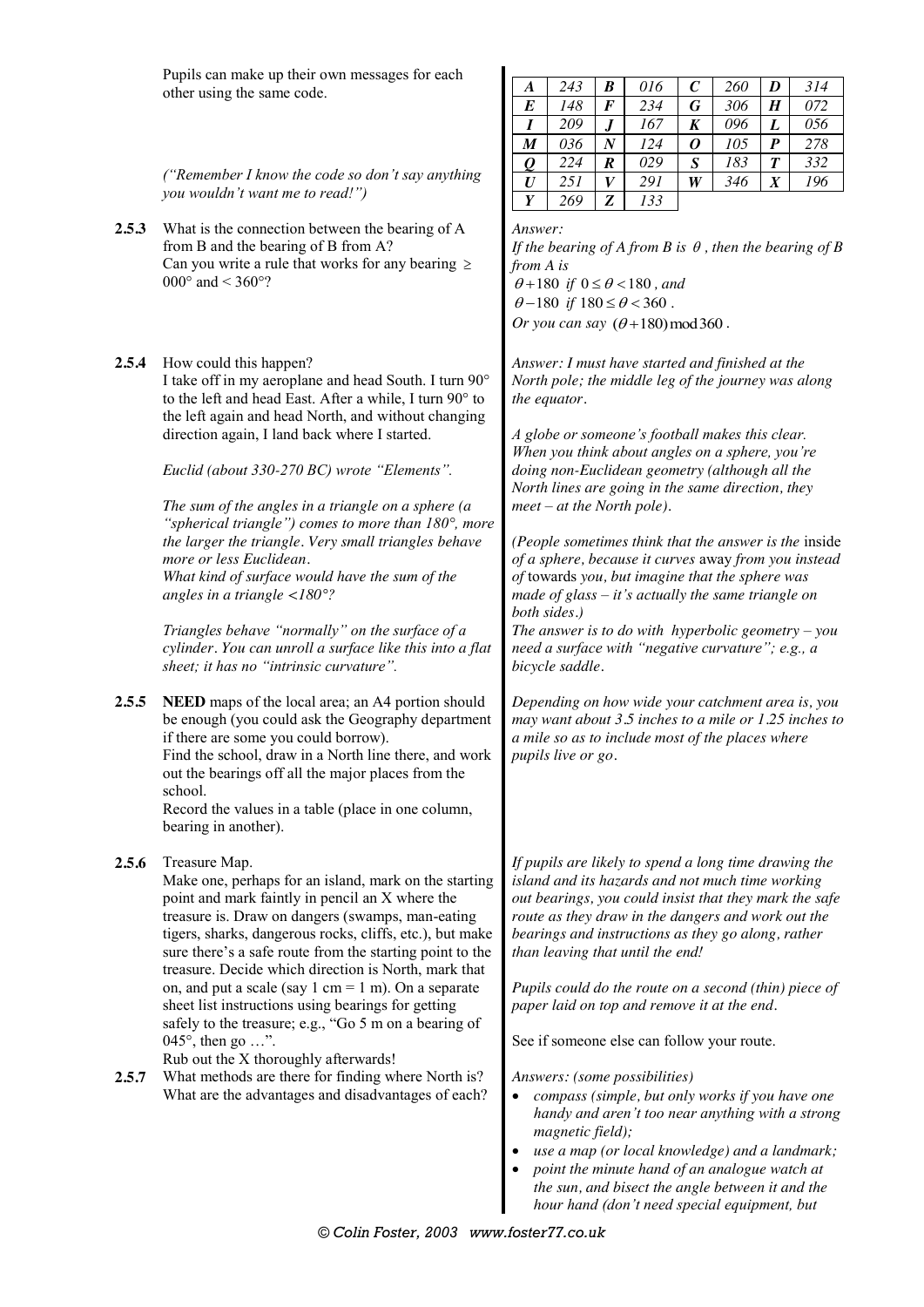**2.5.8 NEED** "Fancy Fields" sheets. An opportunity to review polygon names and scale drawing. *Answers: A rectangle B equil. triangle C cegular hexagon D <i>square E isos. r-angled tri F isos. tra E isos. r-angled tri F isos. trapezium G parallelogram H regular octagon* **2.5.9** Plot these points and work out the bearings of the *first* from the *second*. Take the *y* -axis as North. 1. (2,3) from (0,0) 2. (4,4) from (0,0) 3.  $(-2.5)$  from  $(0.0)$ 4.  $(6,-1)$  from  $(0,0)$ 5.  $(-2,-1)$  from  $(0,0)$ 6.  $(3,0)$  from  $(1,1)$ 7. (3,1) from (5,2) 8.  $(-4,-1)$  from  $(0,1)$ 9.  $(-5,3)$  from  $(-2,0)$ 10.  $(3,-5)$  from  $(-2,-1)$ Why are the answers to three of the questions the same? *This could be done by measuring accurately or by calculating using trigonometry and angle facts. Answers: 1 034° 2 045° 3 338° 4 099° 5 243° 6 117° 7 243° 8 243° 9 315° 10 129° The lines in questions 5, 7 and 8 all have the same gradient (0.5) and direction (they're the same*  vectors*).* **2.5.10** Which way does an easterly wind go? *On a map, "northings" run east-west and "eastings" run north-south. Answer: An "easterly wind" usually means from the east; i.e., heading west, whereas an "easterly current" goes to the east (from the west). For this reason, it's generally clearer to describe the direction it's coming from or going to explicitly.* 2.5.11 In some religions, people face in a particular direction to pray. Find out more about this. *This would theoretically be impossible if you were either at Jerusalem/Mecca or on the exact opposite side of the world from there (on a ship in the middle of the Pacific Ocean!). Answer: Some Jewish, Christian and Muslim groups pray facing East. This may have had something to do with the sun rising in the East, or the Garden of Eden being planted "in the East" (Genesis 2:8) or with many believers living to the west of the "Holy Land". Some Jews face Jerusalem from wherever they are along the direction of a Great Circle, and Muslims face Mecca by a similar method.*

*only works if you can see the sun);*

*it, have to be able to see the stars);*

*good before they were invented!).*

*find the North Star (need to know how to locate* 

 *global positioning system (very accurate, but obviously you need to have one, and this was no*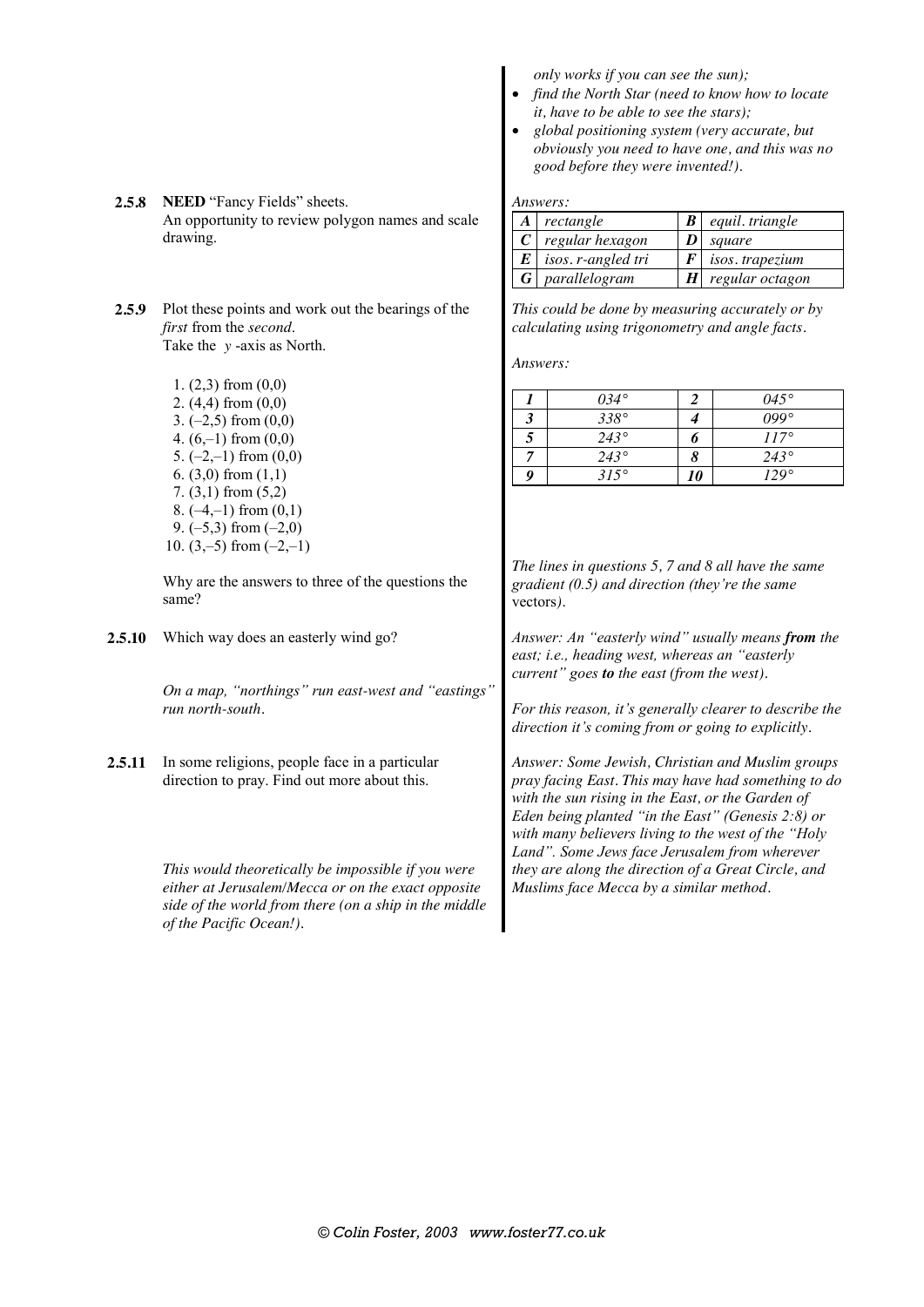| л<br>N      |             |             |             |             |             |             |             |             |             |             |                                                        |             |             | $\Lambda$   |             |             |             |             |             |             |             |
|-------------|-------------|-------------|-------------|-------------|-------------|-------------|-------------|-------------|-------------|-------------|--------------------------------------------------------|-------------|-------------|-------------|-------------|-------------|-------------|-------------|-------------|-------------|-------------|
| $243^\circ$ | $056^\circ$ | $346^\circ$ | $243^\circ$ | $269^\circ$ | $183^\circ$ | $306^\circ$ | $209^\circ$ | $291^\circ$ | $148^\circ$ | $332^\circ$ | $243^\circ$                                            | $056^\circ$ | $346^\circ$ | $243^\circ$ | $269^\circ$ | $183^\circ$ | $306^\circ$ | $209^\circ$ | 291°        | $148^\circ$ | $332^\circ$ |
| $072^\circ$ | $029^\circ$ | $148^\circ$ | $148^\circ$ | $314^\circ$ | $209^\circ$ | $306^\circ$ | $209^\circ$ | $332^\circ$ | $183^\circ$ |             | $072^\circ$<br>© Colin Foster, 2003 www.foster77.co.uk | $029^\circ$ | $148^\circ$ | $148^\circ$ | $314^\circ$ | $209^\circ$ | $306^\circ$ | $209^\circ$ | $332^\circ$ | $183^\circ$ |             |

What is the message?

*Crack the Code (Bearings)*

*Crack the Code (Bearings)*

**K**

Follow the bearings to find the letters. What is the message?



Follow the bearings to find the letters.